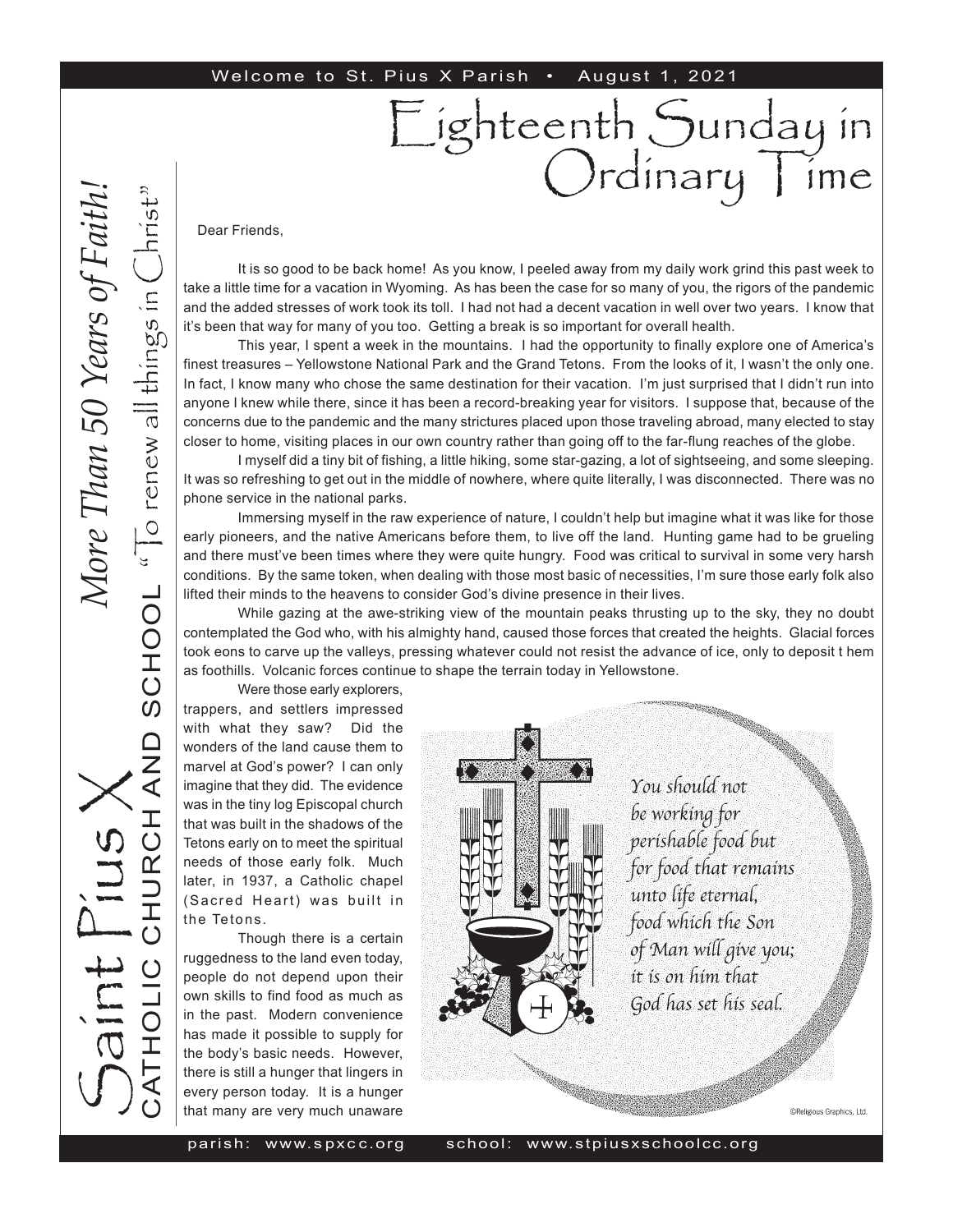*Pastor* Fr. Paul Hesse

*Pastoral Year Seminarian* Raymond Pendleton

*Pastoral Associate* Deacon Stacy Millsap

*Permanent Deacons* Salvador (Sal) Alvarado *Loni Lugo*

*Parish Secretary/Bookkeeper* Lisa Catchings

*Parish Office Assistant* Wilma Toledo

*Director of Religious Education* Linda Lopez

> *Adult Faith Formation* Deacon Stacy Millsap

 *Director of Youth Ministry* Brandon Lutz

> *Music Minister* Michael Mullins

*Youth Mass Band Leader* Mick Boudreau

 *School Principal* Beth Hinojosa *(361)992-1343*

*Maintenance* Ernie Peña, Jose Vasquez, Yolanda Villarreal

*Bulletin/Website Editor* Lisa Catchings

*Office phone: (361) 993-4053 Office fax: (361)992-0352 Office email: parishoffice@stpiusxcc.org 5620 Gollihar Road Corpus Christi, TX 78412*

> *parish website* **www.spxcc.org**

of. It is a hunger that lies in the very depths of the human heart  $-$  a hunger that yearns for meaning and purpose. It is the hunger of the spirit for a relationship with Almighty God.

For me, the simplicity and stillness of the wide-open spaces in Wyoming was conducive to contemplating the mystery of God. On several occasions, I sat gazing over the sage-brush leading up toward the mountains and heard nothing but quiet. The stillness raised my thoughts to God and I savored the calm. Somehow, it fed my inner spirit and renewed me.

We don't need the mountains to be fed in this way. In fact, the food we receive at the altar; the food that is provided for us, which is Jesus himself present to us in the Eucharist, is a food that far surpasses any other food. Jesus is the bread of life. Whoever comes to him will never hunger.

People today are hungering for Jesus, even if they do not know it. Nothing can replace him and the nourishment he gives. If our world is full of strife, division, anger, hostility, dissatisfaction, and discontent, it is because people are not seeking "the food that endures for eternal life". Instead, they are only looking for food that perishes. Our world needs to stop settling for the lesser food. We need to seek out the Bread of Life – Jesus Christ. We rarely neglect feeding our bodies. We should not neglect to feed our souls. Let's pray and let's go to church always. Let's receive Jesus Christ, who is the Bread of Life!

Fr. Paul

# *May He Rest in Peace*

Please pray for the repose of the soul of parishioner John Hand, whose funeral service was held here this past week. Please keep his family in your prayers.

#### *Healing Mass This Friday*

We will be celebrating the Sacrament of Anointing of the Sick at Mass this coming Friday, August  $6<sup>th</sup>$ , at 5:30 p.m. We encourage those who are at-risk, or feeling ill, to remain home for your safety and the safety others.

#### *That Man is You*

TMIY will take a short break once the current program ends on August  $14<sup>th</sup>$ . The fall program will begin on September 11th. Continue to watch the bulletin for information on the fall program.

> Parish Office Hours: *Monday-Friday, 9:00AM-5:00PM*

#### Schedule of Services

Masses: *First Saturday: 8:15AM Saturday: Vigil at 5:30PM. Sunday: 8AM, 10AM, 12PM, 5:30PM Vietnamese Mass: 7:30PM*  Weekdays: *Monday through Friday 8:15AM, Wednesday & Friday 5:30PM Holy Days: 6:30AM, 8:15AM, 12PM & 6:00PM(Vigil 5:30PM)* Confessions: *Saturdays - 4-5PM and Thursdays 7:00-7:50PM* Marriages: *By appointment only and notice six months in advance. Baptismal Instruction: Pre-register through the office.* Anointing of the Sick: *First Firday Healing Mass or by request.*

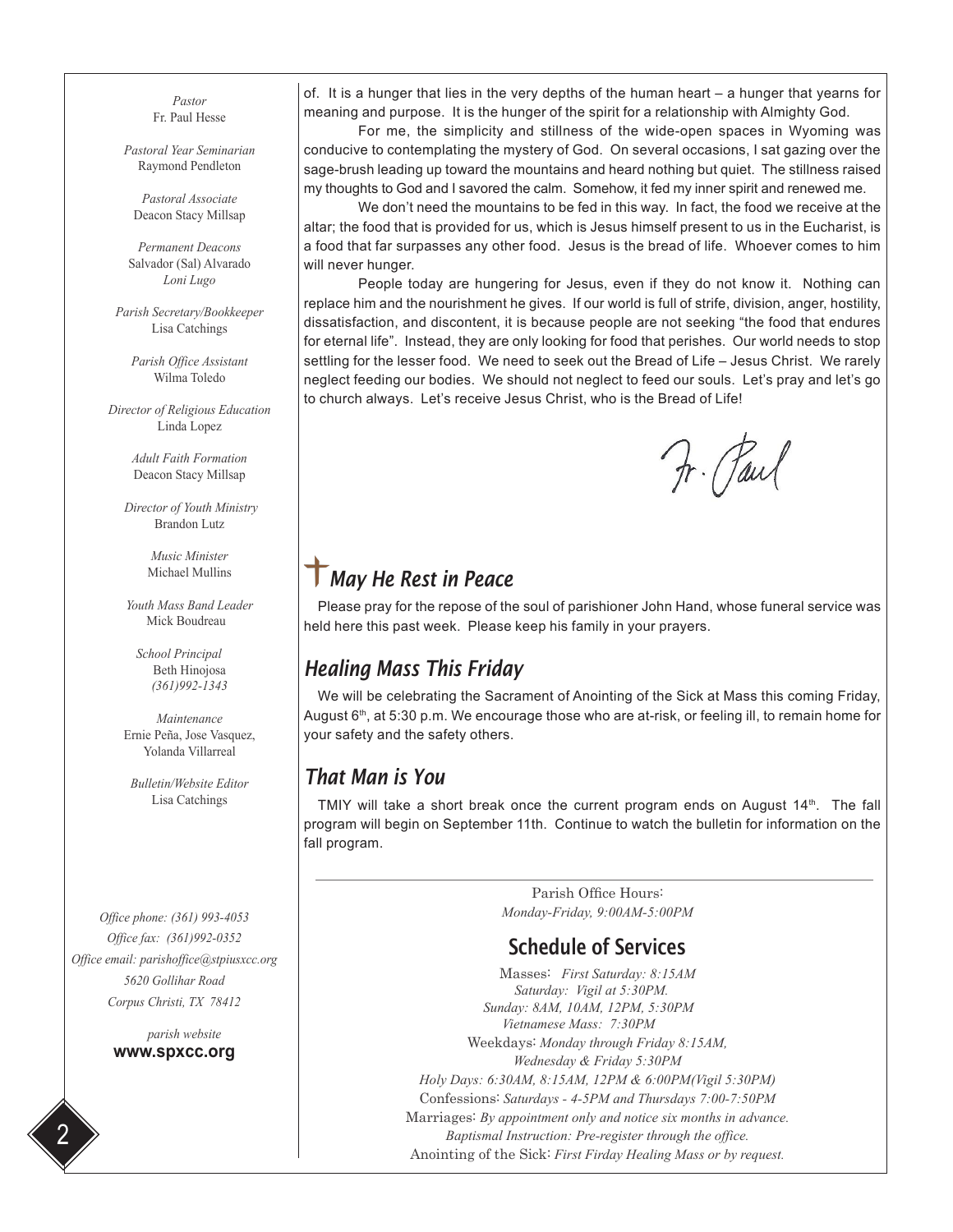

#### *Save the Date - Farewell For Raymond!*

Mark your calendar to save the date of Saturday, August 14th, to say farewell to our pastoral year seminarian, Raymond Pendleton. It will be in the Parish Hall after the 5:30 p.m. Mass. More to come later.

### *Position Available In The Parish Office*

We are seeking a full-time Receptionist/Administrative Assistant for the Parish Office. To maximize our resources, Lisa Catchings will be taking on the role of Bookkeeper for both the parish and St. Pius X School and will retain some administrative tasks. The change in duties necessitates a new position. Applicants must possess good, positive interpersonal skills, safeguard confidentiality, needs to be capable of administrative skills that involve handling multiple phone lines, handling correspondence and letter composition, computer skills, maintain parish schedules, oversee and maintain confidential sacramental records, editing and printing bulletins and/or other publications, and other office tasks. Please submit resumes to Fr. Paul at the parish office or email phesse@ stpiusxcc.org.

## *Acts of Charity*

As you may have noticed, many of the Acts of Charity programs are getting up and running. Thank you for your generous support!!

Another program that needs a boost to get started is the BEREAVEMENT PROGRAM. This is such a stressful time for family as they try to navigate the funeral process. We would love to be able to offer them a stress-free reception/ light meal if they so desired. This is where we need your help! What the committee is looking for is:

• Volunteers to make salads/desserts and deliver to the parish hall.

• Volunteers who could be available during the receptions to make sure the food/drinks are out and ready for the family.

• Volunteers who could help with legal/accounting/general questions that can sometimes arise after a family member has passed.

Do you have a flexible schedule that would allow you to be free a morning/ afternoon once or twice a month? Can you bake (or buy) a dessert? Do you have an understanding of legal issues that arise after death? Is the Holy Spirit leading you to help this ministry? If so, please contact the parish office, or visit the Acts of Charity tab under the parish website (St. Pius X Catholic Church: Acts of Charity (stpiusxcc.org)).

#### *Hands on Help*

Are you a licensed plumber, electrician, general contractor or handyman? The Acts of Charity Hands on Help Program would love to add you to our list of providers who might be able to bid on small home projects. If you would reach out to us via the parish office or on the parish website, we would greatly appreciate your help.

### *CMSE Re-certification Class*

If you are part of a ministry here at St. Pius X, or a volunteer at the church or school, please check your blue card to see if it has expired. If it has, and you wish to continue in your ministry or volunteer work, we will be having a CMSE re-certification class on Tuesday, August 10<sup>th</sup>, at 6:30 p.m. in CC #2. Because space is limited, reservations are required, no exceptions. No walk-ins will be allowed. Please call the parish office at (361)993-4053 to reserve your spot!

## *Comings and Goings*



*The Week at a Glance* **Sunday, August 1st Monday, August 2nd**  6:00PM – Confirmation – CC#1&2 7:00PM – Scouts - CAF **Tuesday, August 3rd**  10:00AM – Angels – CC#2 **Wednesday, August 4th** 7:00-8:00AM – Joyful Pillars – CC#2 6:00PM – CCD – CC#1&2 **Thursday, August 5th**  12:00-3:00PM – Bridge Club – CC#1 6:00-7:00PM – Cubs – CC#1 7:00PM – Adoration – CH 7:00PM – Confessions - CH **Friday, August 6th Saturday, August 7th**  10:00AM – Baptism Class – CC#2 4:00-5:00PM – Confessions – CH



**HEARING LOOP INSTALLED**<br>Switch hearing aid to T-coil

**Deadline for submitting** bulletin announcements is Wednesday's @ 12:00noon

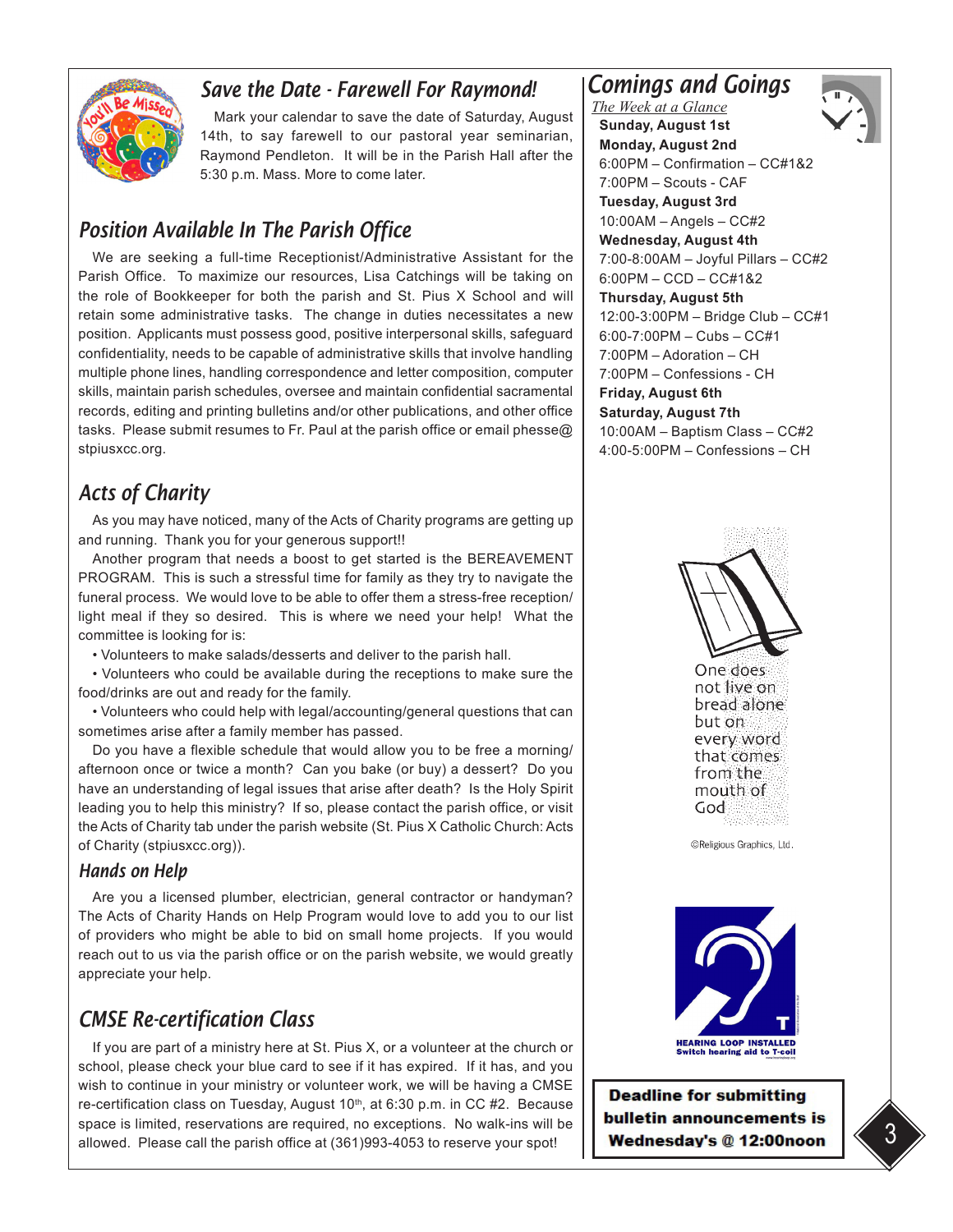### *Walking With Purpose Women's Catholic Bible Study is back this September!*

Do you desire to grow in your Catholic faith? Are you searching for something more in your life? Would you like to connect with other women in our parish community? Come back to community! We invite you to consider joining Walking with Purpose, a women's Catholic Bible study, this fall at St. Pius. Weekly group sessions are starting Monday, September 13 at 7:00 pm and Thursday, September 16 at 9:15 am. Opening Your Heart, our foundational study, is designed for a woman new to WWP whether or not you have any Bible study experience; you are welcome as you are to learn how the Scriptures apply to our everyday lives. Our second study, Touching the Divine, is a study of the Gospel of John and designed for women who have already participated in WWP and are ready for a more advanced level of study as we learn how to know Christ in a deeper, more intimate way. We will be offering both studies, meeting at the same time in the youth hall. You will be able to register online on the St Pius website (www. stpiusxcc.org) starting August 2 and paper registration forms will be available after all Masses on the weekends of August 7-8 and August 14-15. We do have a limited capacity, so please register early!

## *Night To Adore*

Join together with fellow Catholics for a special event on the Bayfront, called "Night To Adore". Night To Adore will be an evening of Confession, Adoration, and Worship in the presence of the Blessed Sacrament at the Cole Park Ampitheater on Tuesday, August 3rd, from 6:30 pm - 9:00 pm. This is a huge event witnessing to the authentic presence of Christ in the Eucharist in our city named Corpus Christi! It is sponsored by Corpus Christi Right to Life and Young Catholic Adults of Corpus Christi.

#### *Summer Polkafest!*

Czech Food, Czech Music, Czech Fun! The 8th annual Summer Polkafest is August 7, 2021 at Moravian Hall, 5601 Kostoryz Rd. Doors open at 11:00 a.m. Admission is \$12.00. Drinks and meals are available for purchase. For more information contact Randy Sykora (361)960-3220.

### *Stewardship Is A Way Of Life*

Our parish is engaged in many different types of ministry that serves the People of God and helps spread the Gospel message. We encourage you to support these ministries by your regular contributions. To make a contribution, open the camera on your cell phone or tablet and scan this code, which will take you to our contribution portal. Thank you for your generosity!



# *Please Pray for our Sick & Shut-Ins:*

Luis Alvarado, Theresa Alvarado, Kirk Anderson, Sugar Arras, Abby Arredondo, Missy O'Rourke Atkinson, Tamra Bacon, Allan Balderas, Elida Benavides, Georgie Benton, Bernice Berry, Isabel Black, Judy Bowman, John Buckner, Jimmy Buehrig, Nicole Cuellar, Michael Campos, Lisa Caperton, Carlos Cardenas, Eddie Castro, Sylvia Chatelain, Dora Church, Carole Cotter, Harly Day, Sandy DeGregorio, Florinda DeLaGarza, Pud'n Dellinger, Albert Diemert, Natalie & Elaine Elwood, Bobby Floyd, Debbie Fuqua, Julian Galloway, Berta Garcia, Dakota Garcia, Minerva Garcia, Leigh & Jackson Gavarkovs, Deborah Giese, Beatriz Gonzalez, Juan Gonzalez, Jared Groner, Felix Guerra, Jr., Linda Habeeb, Monte Hall, Janice Harney, Owen Harris, Roger Heitzmann, Jr., Shain Hennig, Graham Hughes, Mark Hyde, Carl Jacobi, Elizabeth Johnson, Lorena Kolansiki, Frank Kolda, Dennis Kramer, James Lawrence, Arlene Leep, Diana Lopez, Medad Lopez, Larry Ludka, Bill Lyman, Mary Mandujano, Christopher & Linda Manka, Gilbert Martinez, Jack McCord, Pat McLemore, Fred Mitchell, Billy Monti, Arlene Morgan, John Morgan, Liz Morgan, Sam Morris, Sterling Murphy, Doug Nicol, Sandra R. Nicolas, Trent O'Connell, Doug Odle, John & Jerilynn Okoniewski, Anna Fay Olenick, Jason Olog, Ozzie & Mary Osborne, Valerie Pompa, Derrel & Dolores Puckett, Irma Ramirez, Tino Ramos, John Rank, Patricia Riek, Joseph Rollins, JoAnn Rosales, John & Irene Rosales, Rebecca Rosales, Hedy Rosenast, Lorena Roy, David Russell, Americo Salazar, Luis Salazar, Sandra Salinas, Robert Sanchez, Janie San Miguel, Rick Sanders, Brandee Saylor, Steve Schuster, Msgr. Richard Shirley, Charles Skrobarczyk, Maxine Sommers, Dean Smith, Denise Sosa-Villagran, Mary Ann Starkey, Gloria Swantner, Andrew Trevino, Judy West, Wally Whitworth, Jr., Cynthia Williams, Helen Witzsche, Joe Zepeda and all those who asked for and need our prayers.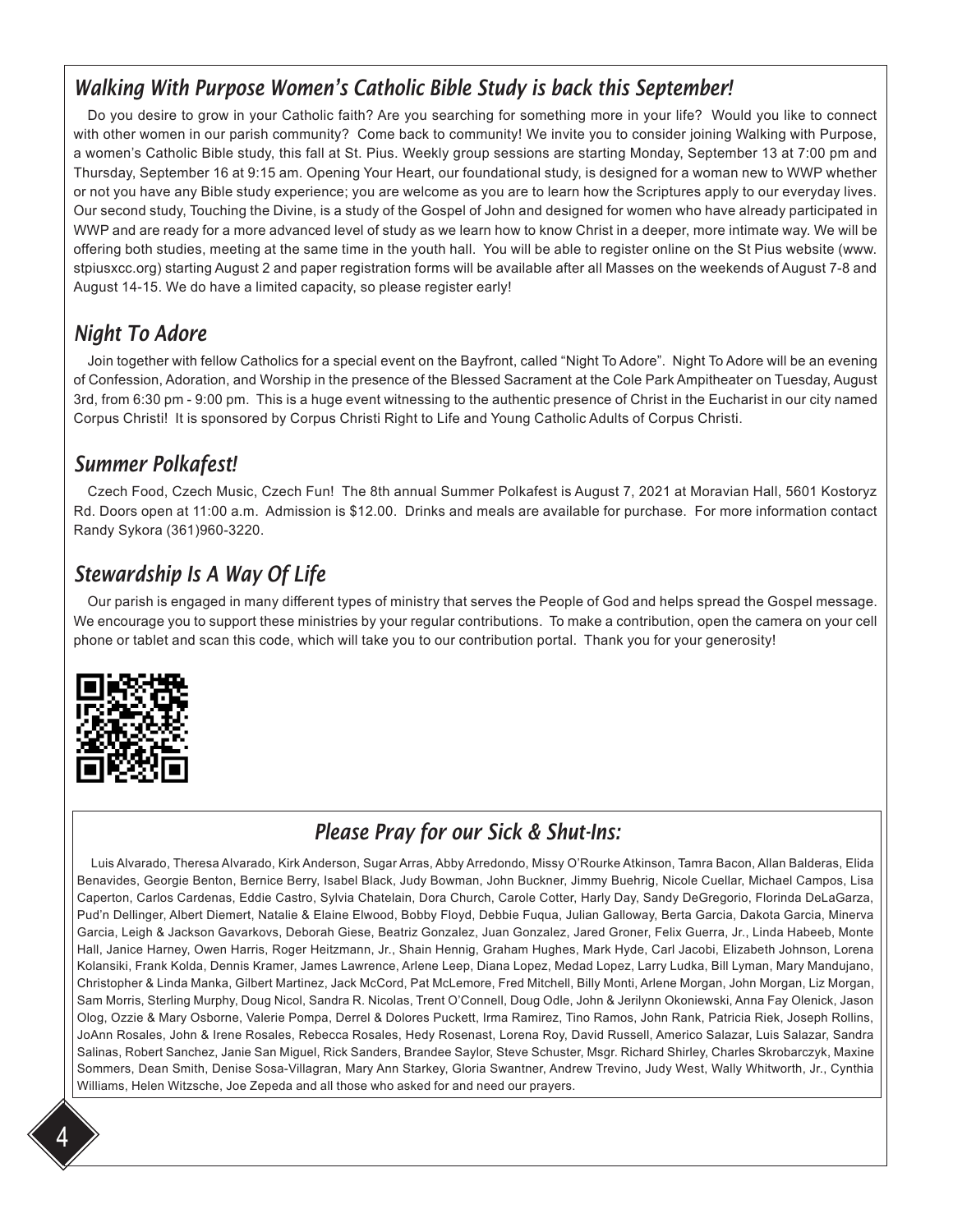

Discovering **hope** and **joy** in the Catholic faith.

www.stpiusxcc.org St. Pius X Catholic Church

# **One Minute Meditations**

#### **The gift of work**

Work can feel like a treadmill. The routine can be exhausting and the

job seem pointless. When we treat our labor as a gift back to God, there is an additional purpose to it than just a paycheck. "*There is nothing better for man than to eat and drink and provide himself with good things by his labors. Even this, I realized, is from the hand of God"* (Ecclesiastes 2:24).

#### **Think and pray**

Consider how many mistakes or heartaches could have been prevented if we had been wise enough to stop and think before acting. Too many times we focus on enjoying ourselves as much as possible and we step closer to sin until it draws us in. Trouble can be averted if we think and pray before we act.

"Understand this well: there is something holy, something divine hidden in the most ordinary situations, and it is up to each one of you to discover it." St. Josemaria  $^{\circledR}$ Escriva

© Copyright 2021 Success Publishing & Media, LLC All Rights Reserved

**Where in the world is God?**

Two travelers, distraught over the murder of someone they loved, were heading out of town. As they walked, they struggled to understand what happened and why God had abandoned them. They felt overwhelmed and alone. A kind stranger joined them in their journey, explained the recent events, and reminded them of God's reliable love. The stranger turned out to be the very loved one they were grieving. Although they hadn't realized it, God was with them all along (Luke 24).

**Why can't we find him?** Events or experiences in our lives can lessen

our awareness of God and make Him appear distant. Sometimes we are too worried, too sad, or too angry to find Him. For example, preoccupied by grief, the two travelers failed to recognize God walking with them.

**Remember His promise.** Trust in God is often hardest when it is most necessary. Remember, He promised never to abandon us. Whether

or not we are aware of Him

makes no difference. God never breaks a promise. **Talk to** 

**Him.** When the travelers opened their hearts to Jesus, He helped them to understand their situation, assured them that they were firmly in God's care, and gave them peace and consolation. When we open our hearts to Jesus and tell Him everything, He will give us peace and consolation, too.

Why Do Do That

*"At the name of Jesus every knee should bow, in heaven and on earth and under the earth"* (Philippians 2:10). The use of His name is so powerful, Jesus promised that He will answer any prayer we make in His name (John 14:14). It is wrong to speak the holy

# **How do Catholics regard Jesus' name?**



5